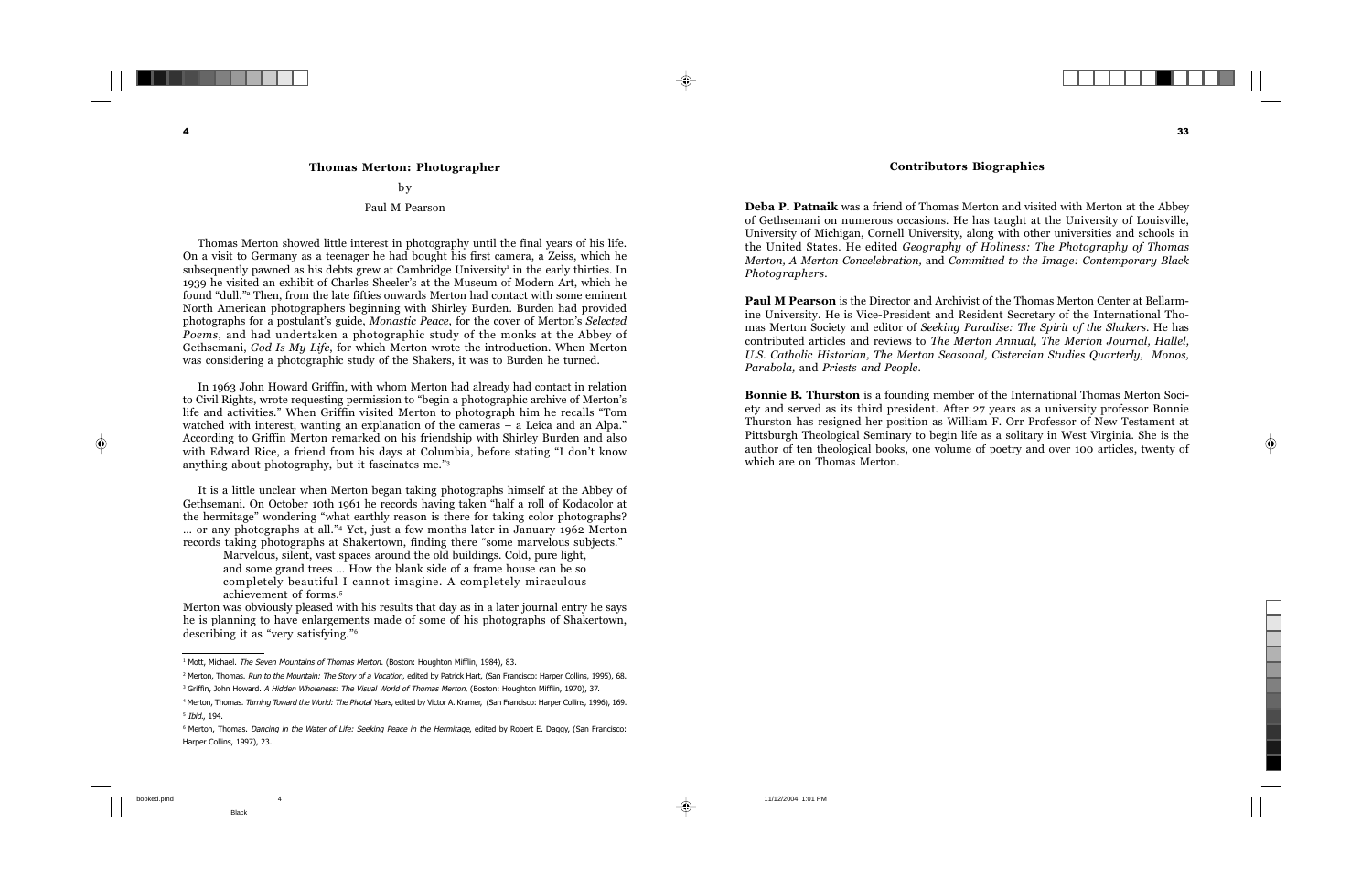Certainly by 22nd September 1964 Merton had regular access to a camera and records in his personal journal

Brother Ephrem has fitted me out with a camera (Kodak Instamatic) to help take pictures for a book Dom James wants done. So far I have been photographing a fascinating old cedar root I have on the porch. I am not sure what this baby can do. The lens does not look like much – but it changes the film by itself and sets the aperture, etc. Very nice.7

Just two days later Merton continues

After dinner I was distracted by the dream camera, and instead of seriously reading the Zen anthology I got from the Louisville Library, kept seeing curious things to shoot, especially a mad window in the old tool room of the woodshed. The whole place is full of fantastic and strange subjects – a mine of Zen photography. After that the dream camera suddenly misbehaved.<sup>8</sup>

and Merton records that the back of the camera would not lock shot. Two days later he writes again

Camera back. Love affair with camera. Darling camera, so glad to have you back! Monarch! XXX. It will I think be a bright day again today.9

In his journals Merton records occasional access to a variety of cameras belonging to his visitors – Naomi Burton Stone's Nikon,<sup>10</sup> John Howard Griffin's Alpa,<sup>11</sup> even on one occasion a "Japanese movie camera" which he described as "a beautiful thing."12 In August 1967 Merton refers in passing to taking some pictures of roots, this time with a Rolleiflex. However in January 1968 Merton fell and thought he might have broken the Rolleiflex so that the back was letting in light. He immediately wrote to John Howard Griffin to take up an offer he had made to loan Merton a camera. In his letter Merton describes the kind of camera he would need:

Obviously I am not covering the Kentucky Derby etc. But I do like a chance at fast funny out of the way stuff too. The possibility of it in case. But as I see it I am going to be on roots, sides of barns, tall weeds,

 $7$  Ibid., 147. A number of the photographs in this exhibit were taken by Merton using this Kodak Instamatic - # 1, 6, 12, 15, 18, and 24. <sup>8</sup> Ibid.

<sup>9</sup> Ibid., 149.

<sup>10</sup> Merton, Thomas. Learning to Love: Exploring Solitude and Freedom, edited by Christine M. Bochen, (San Francisco: Harper Collins, 1997), 221.

<sup>&</sup>lt;sup>11</sup> Griffin, A Hidden Wholeness, 37.

<sup>&</sup>lt;sup>12</sup> Merton, Thomas. The Other Side of the Mountain: The End of the Journey, edited by Patrick Hart, (San Francisco: Harper Collins, 1998), 6.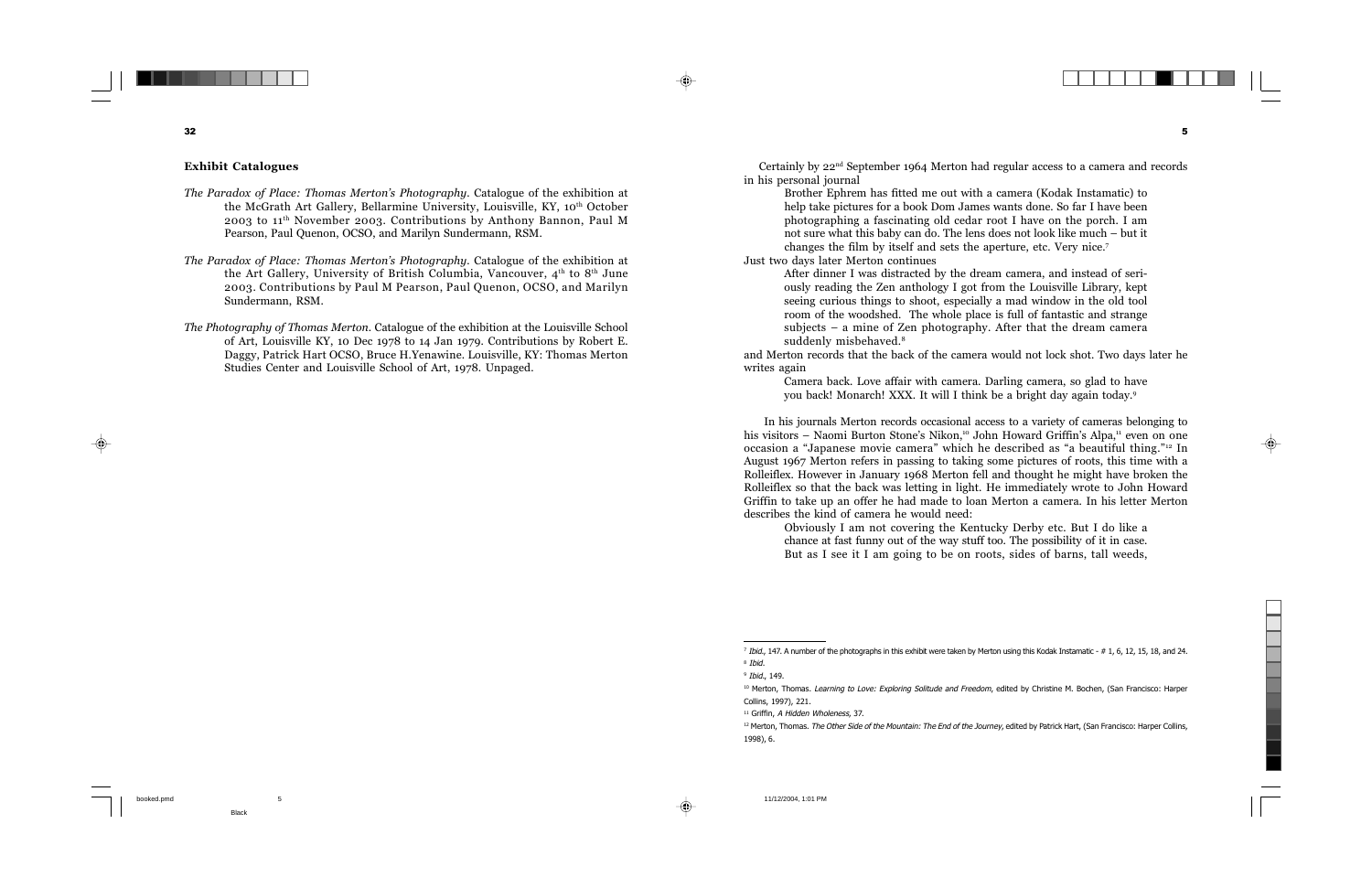mudpuddles, and junkpiles until Kingdom come. A built-in exposure meter might be a help.<sup>13</sup>

In response Griffin loaned Merton a Canon F-X which he described as "fabulous" and "a joy to work with." Merton continues

The camera is the most eager and helpful of beings, all full of happy suggestions: 'Try this! Do it that way!' Reminding me of things I have overlooked, and cooperating in the creation of new worlds. So simply. This is a Zen camera. 14

Generally Merton's preferred photographic medium was black and white, though a number of photographs in the collections at the Thomas Merton Center are in color. Merton never did his own developing or printing, this was generally done for him either

by Griffin, his son Gregory, or by other friends. Griffin recalls that he and his son were frequently bewildered by the pictures Merton selected from contact sheets to be enlarged. "He ignored many superlative photographs while marking others" wrote Griffin,

> we thought he had not yet learned to judge photographs well enough to select consistently the best frames. We wrote and offered advice about the quality of some of the ignored frames. He went right on marking what he wanted rather than what we thought he should want. Then, more and more often, he would send a contact sheet with a certain frame marked and his excited notation: 'At last – this is what I have been aiming for.'15



Sadly, none of those original contact sheets have survived. They would have provided a fascinating insight into Merton's photography.

In January 1967 Thomas Merton began to develop a friendship with another local photographer, Ralph Eugene Meatyard who, through his photographs, has left us an intriguing photographic record of Merton. In his personal journal Merton recorded the visit of Jonathan Williams, Guy Davenport and Meatyard16 and in particular his excitement at Meatyard's work:

The one who made the greatest impression on me as artist was Gene Meatyard, the photographer – does marvelous arresting visionary things, most haunting and suggestive, mythical, photography I ever saw. I felt that here was someone really going somewhere.<sup>17</sup>

<sup>17</sup> Merton, Learning to Love, 186.

<sup>&</sup>lt;sup>13</sup> Merton, Thomas. The Road to Joy: The Letters of Thomas Merton to New and Old Friends, edited by Robert E. Daggy, (New York: Farrar, Straus, Giroux, 1989), 140.

<sup>14</sup> Ibid., 141.

<sup>15</sup> Griffin, A Hidden Wholeness, 90.

<sup>&</sup>lt;sup>16</sup> Writing to Bob Lax he referred to them as "three Kings from Lexington."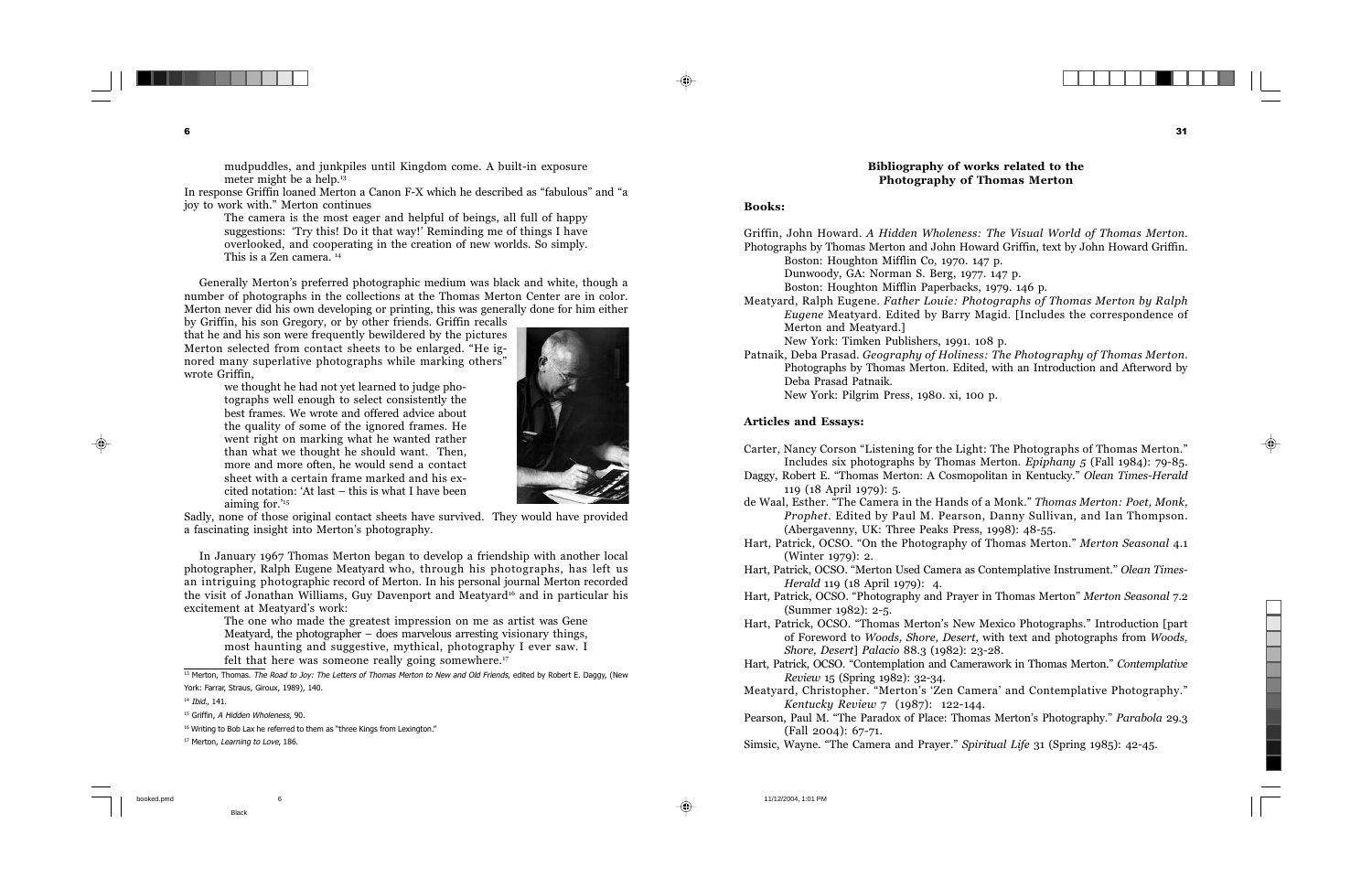Later writing about Merton and Meatyard, Davenport described Meatyard as "one of the most distinguished of American photographers," part of the Lexington Camera Club with members such as Van Deren Coke, Guy Mendes, James Baker Hall and Robert C. May. Meatyard, was a professional optician, who bought his first camera to photograph his young son in 1950. In 1956 his photographs were exhibited with those of Ansel Adams, Aaron Siskind, Henry Callaghan and other modern masters. That same year he attended a photography workshop where, working with Henry Holmes Smith and Minor White, he became interested in Zen. Davenport describes Meatyard's work as "primarily an intricate symmetry of light and shadow. He liked deep shadows of considerable weight, and he liked light that was decisive and clean."18 Words equally applicable to many of Merton's photographs.

From their meeting in January 1967 until Merton's death the following year Merton met Gene Meatyard numerous times and exchanged a brief but steady correspondence of over sixteen letters. During this time Meatyard took over one hundred photographs of Merton, some of the most enigmatic taken. These photographs capture both the paradox of Merton and Meatyard's surrealistic vision – Meatyard realized with Merton that he was

photographing a Kierkegaard who was a fan of Mad; a Zen adept and hermit who drooled over hospital nurses with a cute behind … a man of accomplished self-discipline who sometimes acted like a ten-yearold with an unlimited charge account at a candy store.19

For Merton his photography, as his writing, became a way for him to explore and express his relationship with the world. In a journal entry from December 1963 Merton reflects on a saying of Merleau-Ponty: "I am myself as I exist in the world."<sup>20</sup> This leads him to question the position he had been taking, of being himself by withdrawing from the world, and stating that he agrees profoundly with Merleau-Ponty providing that the world he is referring to is not one of "delusions and clichés." He writes that "to withdraw from where I am in order to be totally outside all that situates me – this is real delusion." Merton's description of his camera as a "Zen camera" fits very well with the Zen koanlike nature of this insight.

In Darjeeling, just a couple of weeks before his death, Merton struggled with the Mountain Kanchenjunga. In Kanchenjunga Merton saw an answer to his questions, the mountain holds paradoxes together. It has a side that is seen and a side that is not seen, it is a "palace of opposites in unity," "impermanence and patience, solidity and nonbeing, existence and wisdom." Developing his reflection on the mountain Merton added:

<sup>&</sup>lt;sup>18</sup> Meatyard, Ralph Eugene. Father Louie: Photographs of Thomas Merton, (New York: Timken, 1991), 34.

<sup>19</sup> Ibid., 35.

<sup>&</sup>lt;sup>20</sup> Merton, Dancing in the Water of Life, 48.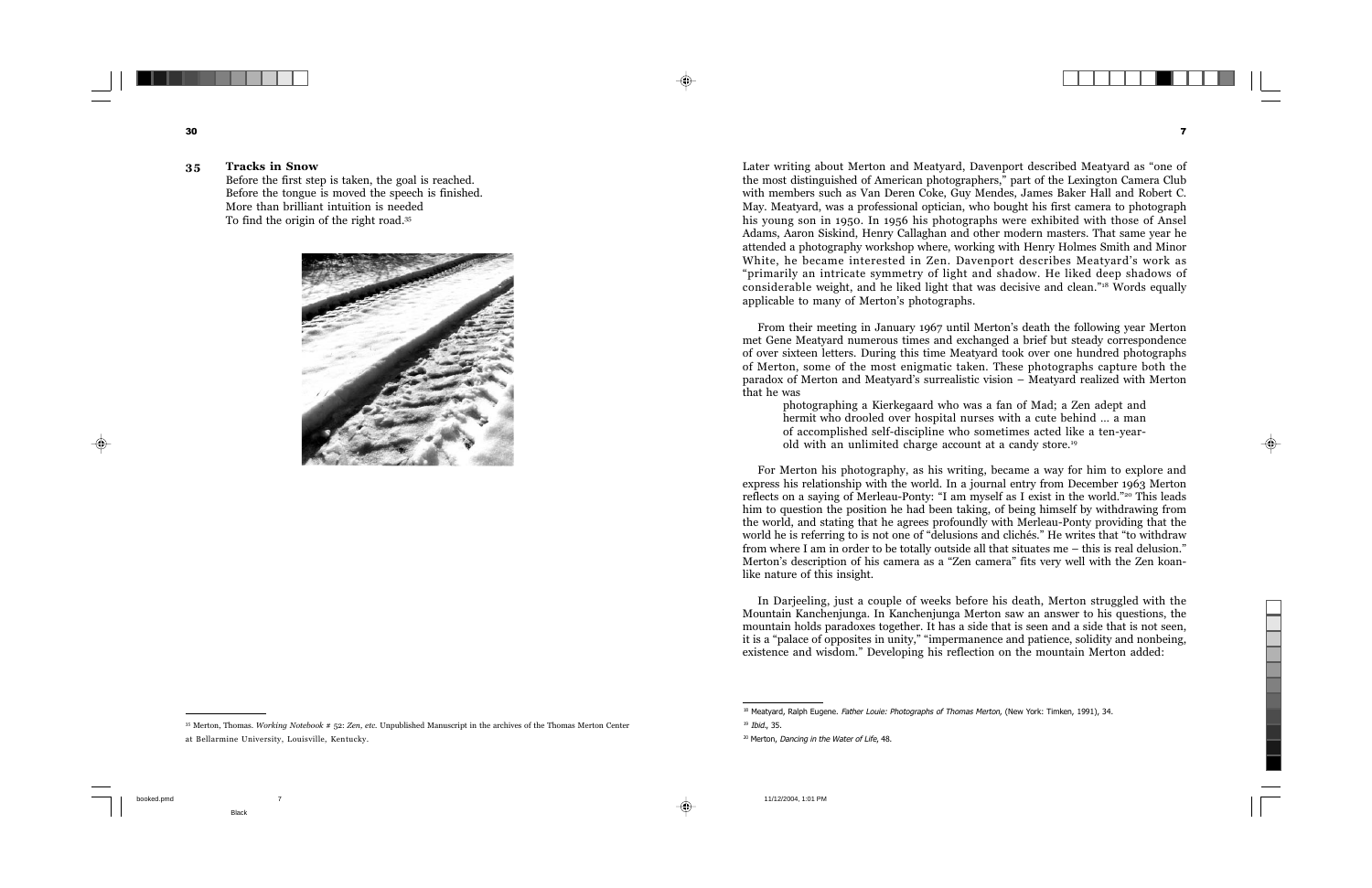The full beauty of the mountain is not seen until you too consent to the impossible paradox: it is and is not. When nothing more needs to be said, the smoke of ideas clears, the mountain is SEEN.<sup>21</sup>

This is similar to Merton's vision of photography and, as he tries to captures images of the mountain with his camera, Merton writes:

The camera does not know what it takes: it captures materials with which you reconstruct not so much what you saw as what you thought you saw. Hence the best photography is aware, mindful, of illusion and uses illusion, permitting and encouraging it – especially unconscious and powerful illusions that are not normally admitted on the scene.<sup>22</sup>

Words reminiscent of Meatyards understanding of Zen and his way of dealing with illusion by his frequent use of masks in his photographs, most noticeably in his collection *The Family Album of Lucybelle Crater*.

In *A Hidden Wholeness* Griffin describes Merton's vision of photography: His vision was more often attracted to the movement of wheat in the wind, the textures of snow, paint-spattered cans, stone, crocuses blossoming through weeds – or again, the woods in all their hours, from the first fog of morning, though noonday stillness, to evening quiet.

In his photography, he focused on the images of his contemplation, as they were and not as he wanted them to be. He took his camera on his walks and, with his special way of seeing, photographed what moved or excited him – whatsoever responded to that inner orientation.

His concept of aesthetic beauty differed from that of most men. Most would pass by dead tree roots in search of a rose. Merton photographed the dead tree root or the texture of wood or whatever crossed his path. In these works, he photographed the natural, unarranged, unpossessed objects of his contemplation, seeking not to alter their life but to preserve it in his emulsions.

In a certain sense, then, these photographs do not need to be studied,

they need to be contemplated if they are to carry their full impact.<sup>23</sup>

From these comments by Griffin, and through looking at Merton's photographs it is clear that Thomas Merton used his camera as a contemplative instrument and he photographed the things he contemplated.

Thomas Merton's initial reaction to photography was negative as seen by his comments about taking photographs at the hermitage. Very quickly Merton's view of photography changed. As he discovered contemplative photography, and how to

<sup>&</sup>lt;sup>21</sup> Merton, The Other Side of the Mountain, 286.

<sup>22</sup> Ibid., 284.

<sup>&</sup>lt;sup>23</sup> Griffin, A Hidden Wholeness, 49-50.